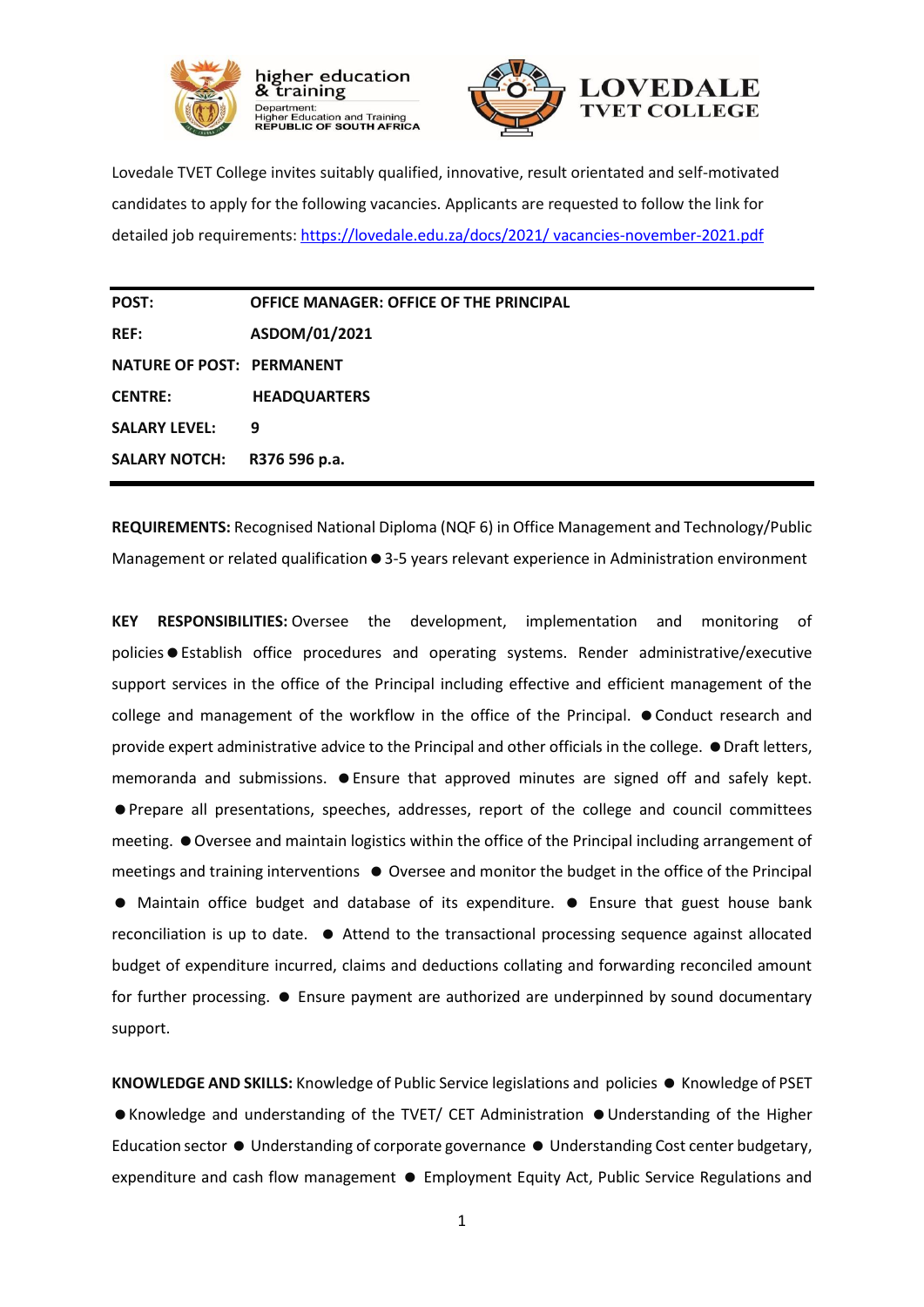

training



Public Service Act, Labour Relations Act and any other related legislation  $\bullet$  Sound Computer Skills in MS Office (beginners-intermediate level) ● Self-motivated ● Good organizing, planning, problem solving skills Sound Computer Skills in MS Office (beginners-intermediate level) Selfmotivated ● Good organizing, planning, problem solving skills ● Planning and organizing ● Financial management  $\bullet$  Report writing  $\bullet$  Communication and interpersonal  $\bullet$  Problem solving  $\bullet$  Computer literacy ● Analytical ● Client oriented

| POST:                            | <b>ASSISTANT DIRECTOR: CURRICULUM DEVELOPMENT AND IMPLEMENTATION</b> |  |
|----------------------------------|----------------------------------------------------------------------|--|
|                                  | <b>FOR OCCUPATIONAL PROGRAMMES</b>                                   |  |
| <b>REF:</b>                      | ASDCD/05/2021                                                        |  |
| <b>NATURE OF POST: PERMANENT</b> |                                                                      |  |
| <b>CENTRE:</b>                   | <b>HEADQUARTERS</b>                                                  |  |
| <b>SALARY LEVEL:</b>             | 10                                                                   |  |
| <b>SALARY NOTCH:</b>             | R470 040 p.a.                                                        |  |

**REQUIREMENTS:** Recognised National Diploma (NQF 6) in Education or related qualification ● 3-5 years in Education/Teaching and Learning environment or related field, of which at least 2 years should be at supervisory level • Relevant trade test • Advanced experience in in interpretation, development, and implementation of policies  $\bullet$  Driving License

**KEY RESPONSIBILITIES:** Assist in making campus workshops, simulation rooms and classrooms meet the required standards for occupational health and safety  $\bullet$  Provide support to campuses in ensuring that required physical resources specified to assess learners' competence regarding the occupational qualification or part qualification are made available.  $\bullet$  Coordinate registration of project facilitators, assessors, RPL practitioners and moderators with the respective authorities including QCTO, SETAs, DHET and host employers.  $\bullet$  Ensure that suitably qualified staff are appointed to facilitate teaching and learning in the relevant trade or occupation.  $\bullet$  Provide support in ensuring that artisan trade moderators are registered with National Artisan Moderation Body (NAM).  $\bullet$  Put systems in place to manage ARPL and national trade tests approved by NAMB  $\bullet$  Set up an efficient system for safekeeping and destroying (when needed) of all assessment documentation and test pieces.  $\bullet$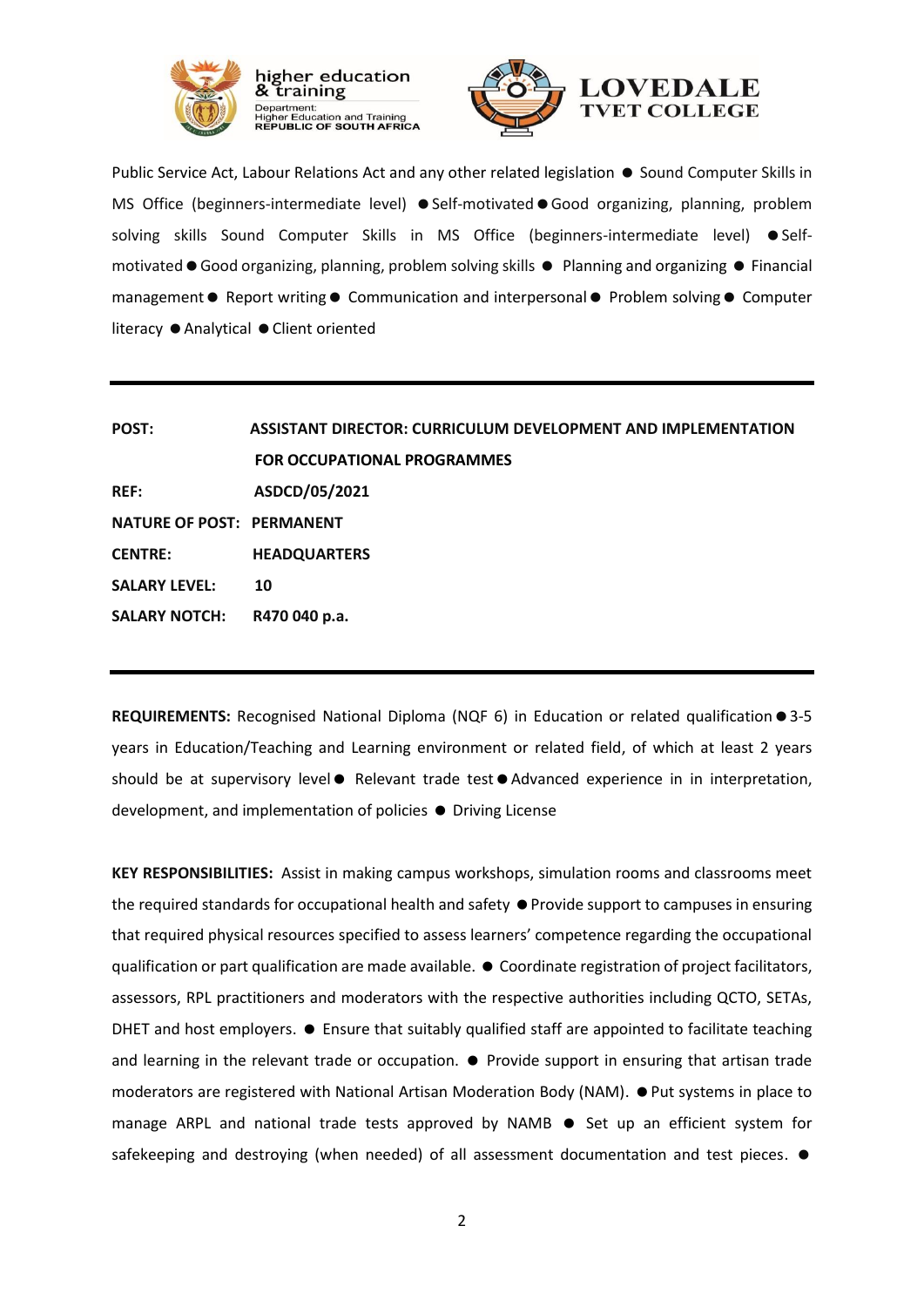

Department.<br>Higher Education and Training<br>**REPUBLIC OF SOUTH AFRICA** 

Secure workplaces that are in compliance with the national standardised artisan learner workplace. Draft occupational programmes implementation plan Engage in curriculum issues for occupational programmes  $\bullet$  Formulate strategies to expand delivery of occupational programmes  $\bullet$ Facilitate administrative management of projects (including requisite registration of learners with respective authorities) verification and certification of programmes on offer in the projects.  $\bullet$ Conduct induction for newly appointed Facilitators and Moderators • Monitor the conduct of assessments in all occupational programmes.  $\bullet$  Prepare for curriculum matters of the occupational programmes in the quarterly academic board meetings  $\bullet$  Coordinate activities for the development of Learning Material (when needed).  $\bullet$  Conduct the external integrated summative assessment in line with the standards set by the QCTO or relevant SETA  $\bullet$  Report to the QCTO or relevant SETA on the College's performance in the form and manner required by the assuring body  $\bullet$  Ensure that all occupational qualifications offered at the College participate in blended learning  $\bullet$  Ensure that the College complies with the QCTO and AQP assessment policies and procedures

KNOWLEDGE AND SKILLS: Knowledge of: PSET and CET Act. ● Knowledge of Teaching and Learning. ● Skills Development Act, Public Service Regulations and Public Service Act, Labour Relations Act. ● Knowledge of the Public TVET sector and its regulatory and legislative framework.  $\bullet$  Understanding of the Higher Education sector.  $\bullet$  Knowledge of Education Act. Skills set must include : Administrative Planning and organizing  $\bullet$  Financial management Report writing  $\bullet$  Communication and interpersonal ● Problem solving ● Computer literacy ● Analytical ● Client oriented ● Project management ● Team leadership ● People management

| POST:                  | <b>ASSISTANT DIRECTOR: EXAMINATIONS AND ASSESSMENT</b> |
|------------------------|--------------------------------------------------------|
| <b>REF:</b>            | ASDES/03/2021                                          |
| <b>NATURE OF POST:</b> | <b>PERMANENT</b>                                       |
| <b>CENTRE:</b>         | <b>HEADQUARTERS</b>                                    |
| <b>SALARY LEVEL:</b>   | 10                                                     |
| <b>SALARY NOTCH:</b>   | R470 040 p.a.                                          |

**REQUIREMENTS:** Recognised National Diploma (NQF 6) in Education or related qualification 3-5 years' experience in examinations and assessments related processes, of which 2 years must be at supervisory level • Must be computer literate in MS Office (Word, Excel, PowerPoint and Outlook) •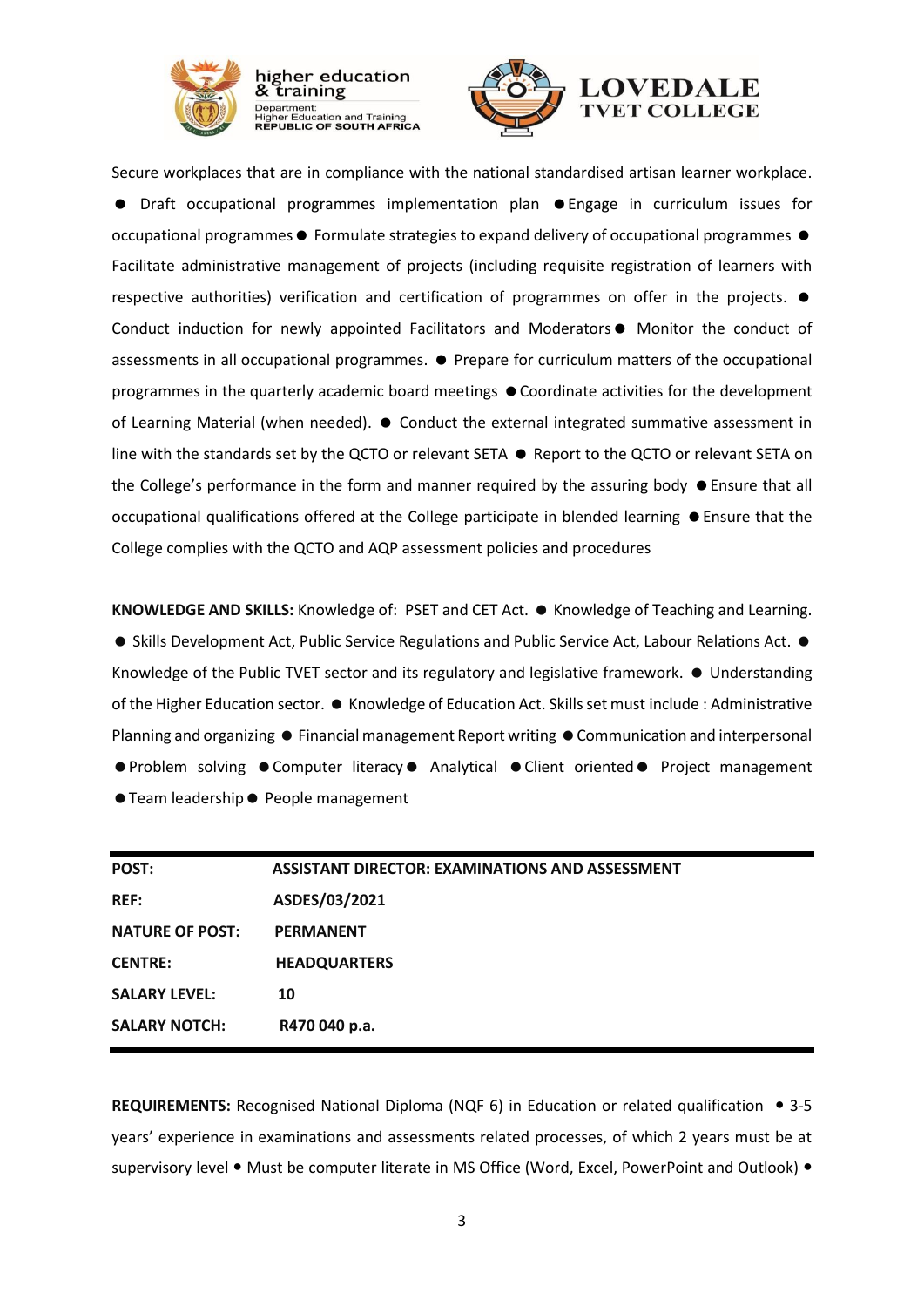

higher education training Department:<br>Higher Education and Training<br>REPUBLIC OF SOUTH AFRICA



Must possess a valid driver's license  $\bullet$  Assessor and / or moderator training will be an added advantage.

**KEY RESPONSIBILITIES:** Manage the provision of Examination & Assessments services Standardization of ICASS Assessments throughout campuses . Coordinate administration of Regional Support Teams assessment tasks at College level; working hand-in-hand with HODs and Programme Managers • Co-ordinate the Site Based Assessments (SBA) as per DHET Guidelines & Policies • Manage the campuses Internal Marking Centres . Ensuring the submissions of all term marks to MIS and meeting deadlines  $\bullet$  Verification of submitted college term marks on assessments & final resulting  $\bullet$ Support the Integrity of the Implementation of ISAT throughout Campuses . Provide assessment and examination support to all campuses  $\bullet$  Monitor all campuses on the implementation of examination related policies . Ensuring the state of examination readiness for the college . Manage the process of pending results and post-examination for the college . Oversee the process of internal marking for the college • Manage all College scripts during examinations • Be a Distribution Point Manager during the examination period  $\bullet$  Oversee the implementation of DHET/College Management plans regarding assessments and examinations  $\bullet$  Be the liaising person between the college and DHET on all the examination related matters . Develop, review and implement the College examination related policies • Provide guidance to the graduation committee • Writing reports weekly, monthly; and for academic board

**KNOWLEDGE AND SKILLS:** An extensive understanding of the DHET Examination & Assessment Policies and latest ICASS Guidelines; Excellent management and organizational skills; Excellent verbal and written communication skills; Must be prepared to work long hours when the need arises. Must be able to work under pressure and adapt to changes in the TVET sector. Computer literate on Assessment & Examinations eLearning platforms.

| <b>POST:</b>           | <b>ASSISTANT DIRECTOR: STUDENT REGISTRATION</b> |
|------------------------|-------------------------------------------------|
| <b>REF NO:</b>         | ASDR/04/2021                                    |
| <b>NATURE OF POST:</b> | <b>PERMANENT</b>                                |
| <b>CENTRE:</b>         | <b>HEADQUARTERS</b>                             |
| <b>SALARY LEVEL:</b>   | 10                                              |
| <b>SALARY NOTCH:</b>   | R470 040 p.a.                                   |
|                        |                                                 |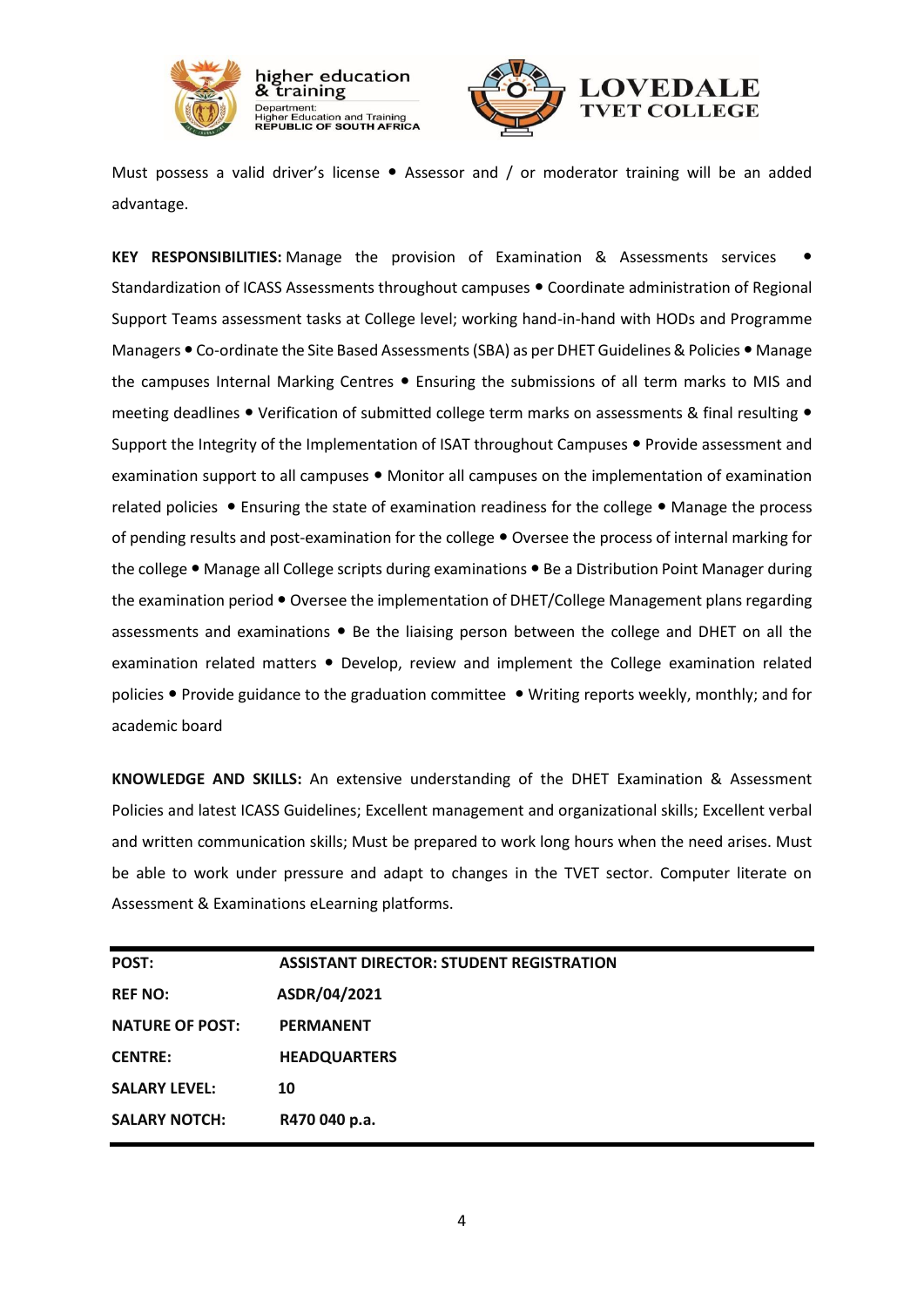

antment.<br>her Education and Training<br>**'UBLIC OF SOUTH AFRICA** 



**MINIMUM REQUIREMENTS**: ●Recognized three (3) year National Diploma (NQF level (6) in Business Administration, Public Management/ administration/ ICT, or equivalent qualification. ● A minimum of 3-5 years in Experience in the post schooling (PSET) sector. ● Driver's license.

**KNOWLEDGE AND SKILLS**: ● Knowledge of registry duties, practices as well as the ability to capture data, and operate computer. ● Working knowledge and understanding of the legislative framework governing the Public Service. ● Knowledge of storage and retrieval procedures in terms of the working environment. ● Proven report writing and presentation skills in the public sector and its legislation framework. ● Good communication skills and people Empowerment. ● Planning and execution. ● Proven computer literacy, including advanced MSWord, MS Excel, and MS Power Point. ● Proven ability to effectively manage change. ● Leadership skills.

**KEY RESPONSIBILITIES: ●** Mange the administration of the overall student registration. ● Develop, review, and monitor the implementation of policies and procedure in relation to student registration, admission, scheduling and records. ● Provide workshops on the implementation of policies and procedure in relation to student registration, admission, scheduling and records. ● Develop marking strategies to attract new potential students. • Manage student registration and ensure proper procedure are followed. ● Oversee the provision of student financial aid and bursary services support. ● Ensure that the TVET Bursary Scheme is administered strictly according to the bursary rules and guidelines. ● Verify compiled data on bursary statistics. ● Identify potential sponsors in recognizing academic achievements. ● Mange the coordination of career exhibition services. ● Management of all Human, Financial, and other resource of the unit.

| POST:                  | <b>ASSISTANT DIRECTOR: MARKETING AND COMMUNICATIONS</b> |
|------------------------|---------------------------------------------------------|
| <b>REF NO:</b>         | <b>ASDMARK/01/2021</b>                                  |
| <b>NATURE OF POST:</b> | <b>PERMANENT</b>                                        |
| <b>CENTRE:</b>         | <b>HEADQUARTERS</b>                                     |
| <b>SALARY LEVEL:</b>   | 9                                                       |
| <b>SALARY NOTCH:</b>   | R376 596 p.a.                                           |

**REQUIREMENTS:** National Diploma/ Bachelor's Degree in Communication/ Marketing or equivalent qualification Driver's licence 3-5 years in in communications environment.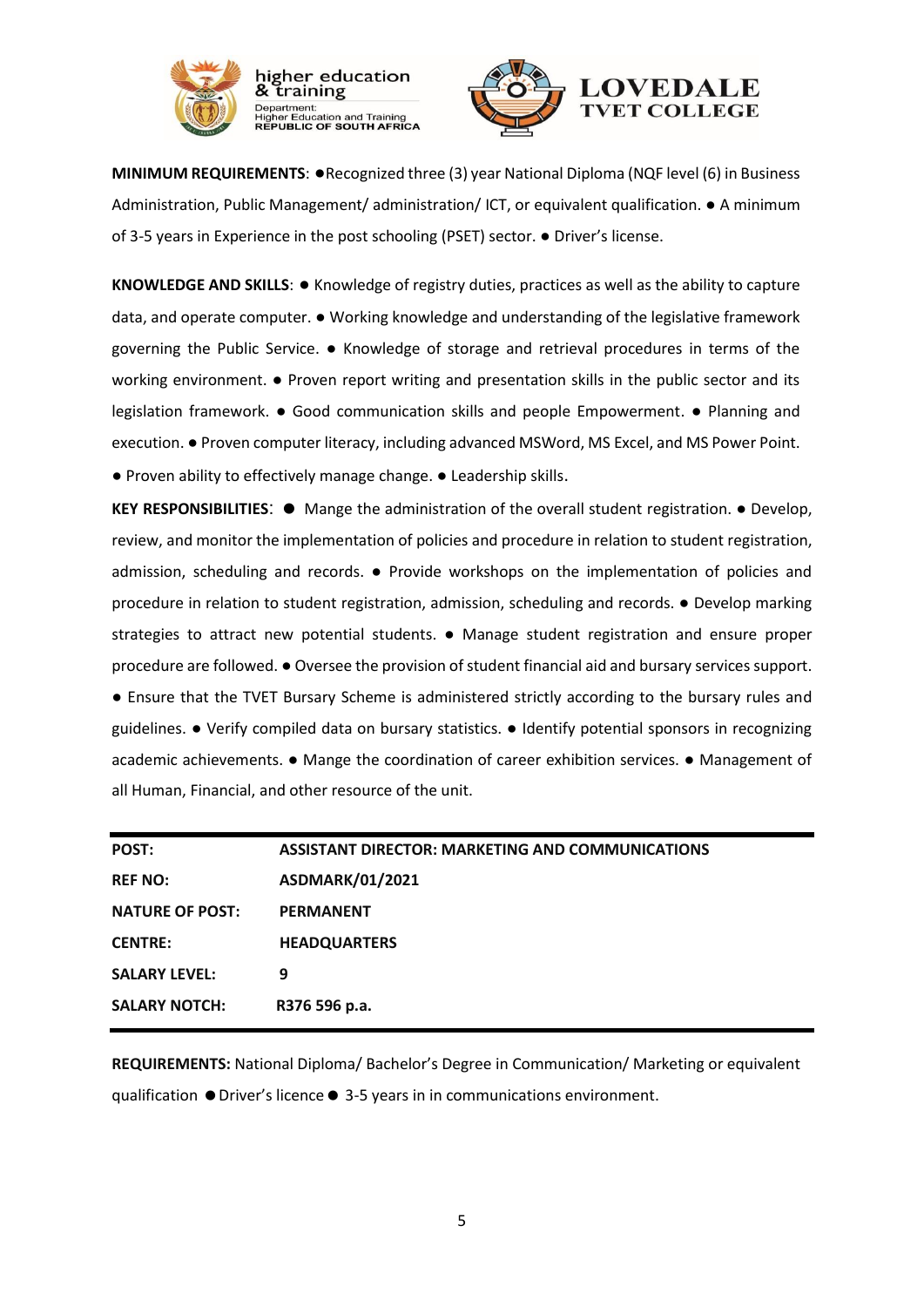

Department.<br>Higher Education and Training<br>**REPUBLIC OF SOUTH AFRICA** 

**KEY RESPONSIBILITIES:** Manage and coordinate marketing, promotions and branding  $\bullet$  Formulate and ensure implementation of the college branding strategy  $\bullet$  Develop and produce college publications  $\bullet$  Manage public relations and media liaison services  $\bullet$  Manage all media and general  $community$  liaison and communications $\bullet$  Manage all college events including exhibitions participation, prize giving, official functions and special marketing events  $\bullet$  Coordinate of media queries and responses as when required  $\bullet$  Tracking all the positive and negative stories on the college including forwarding these to the relevant managers Regularly communication College camping on social Media and Online Communication  $\bullet$  Regularly maintain the content, design and layout of the college website  $\bullet$  Coordinate College event and provide communication administrative support ● Gather and draft articles for the college's newsletter ● Management of all Human, Financial and other resources of the unit  $\bullet$  Render management service to the staff  $\bullet$  Manage the development and performance of the staff

**KNOWLEDGE AND SKILLS:** Knowledge of policies and governance environment of TVET Colleges including knowledge of the annual reporting requirements by the Higher Education Institutions Knowledge and understanding of the monitoring of performance management development system • Knowledge and understanding of the TVET Administration • Knowledge and understanding of the Higher Education sector, specially the policies and relevant legislation  $\bullet$  Skills set should include: Administrative  $\bullet$  Planning and organizing  $\bullet$  Financial management Report writing  $\bullet$ Interpersonal and Communication  $\bullet$  Problem solving  $\bullet$  Computer literacy  $\bullet$  Analytical  $\bullet$  Client oriented ● Project management ● Team leadership ● People management

| POST:                | <b>PROJECT MANAGER TVET CAPITAL INFRASTRUCTURE AND EFFICIENCY GRANT</b> |  |
|----------------------|-------------------------------------------------------------------------|--|
|                      | <b>PROJECTS: MAINTENANCE AND FACILITIES</b>                             |  |
| <b>REF:</b>          | PS 03/2020                                                              |  |
|                      | NATURE OF POST: 2 YEAR CONTRACT (COUNCIL APPOINTMENT)                   |  |
| <b>CENTRE:</b>       | <b>HEADQUARTERS</b>                                                     |  |
| <b>SALARY LEVEL:</b> | 9                                                                       |  |
| <b>SALARY NOTCH:</b> | R376 596 + 37% benefits p.a.                                            |  |

**REQUIREMENTS:** Matric plus an accredited minimum 3-year National Diploma/Degree in Quantity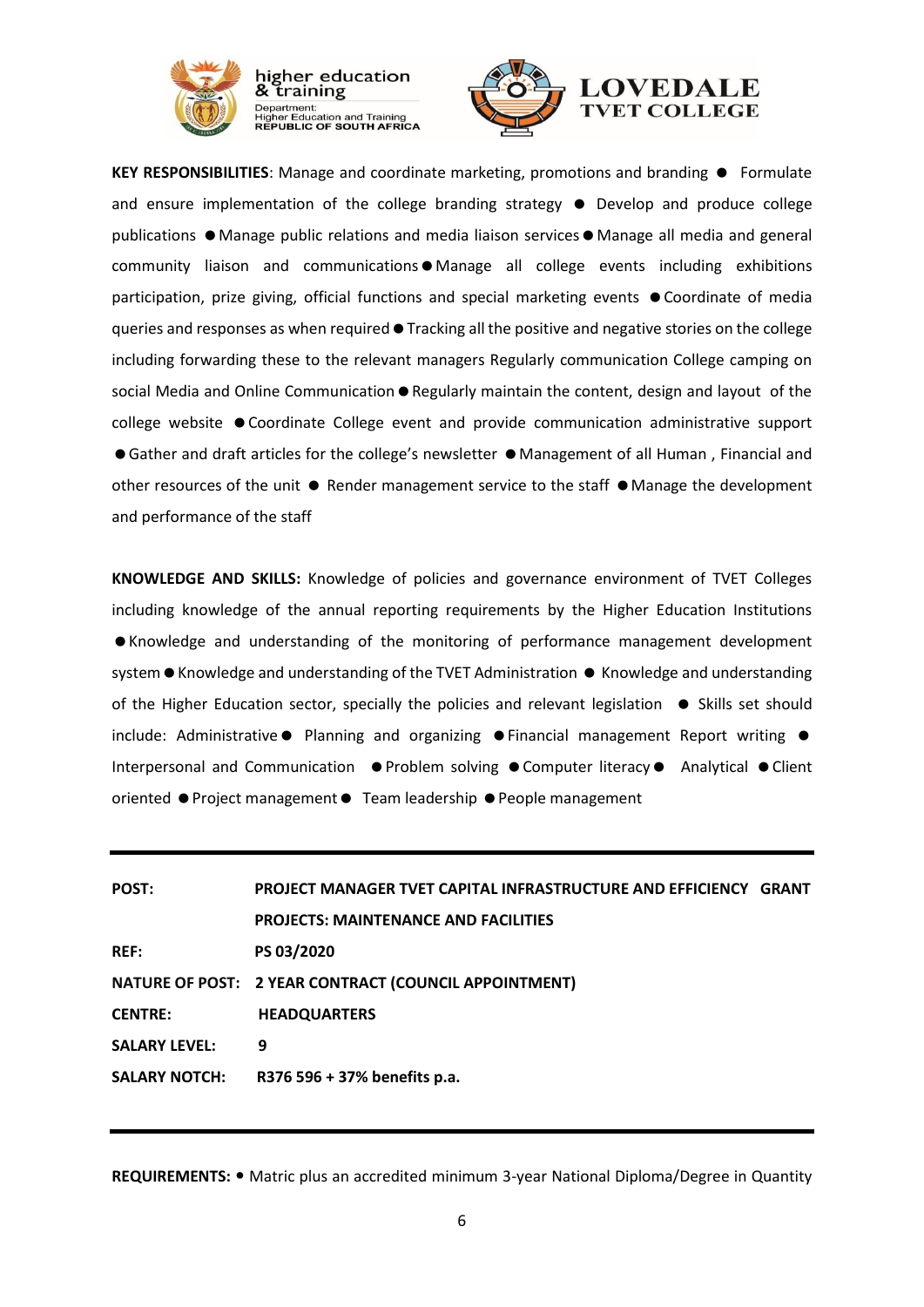

higher education training

Department:<br>Higher Education and Training<br>REPUBLIC OF SOUTH AFRICA

Surveying with a minimum of 3 - 5 years relevant work experience in Construction of which 3 years have been in supervision/management role. Computer Literacy (MS Office). A valid code 08 driver's license. • Recommendations: Knowledge of organizational objectives, CIBD regulations, Occupational Health and Safety Regulations (OHS). Environmental management. Project Management. Risk Management. Financial Management. Compliant to policies and legislation. Information Management Analytical abilities. Committed. . Hardworking, Good coping skills. • Ability to work independently. • Policy development and implementation skills. • Ability to work in a team and also individually. • Development of the College maintenance plan. • Submission of report to DHET • Assist in the Procurement process or infrastructure items.

**DUTIES: •**Responsible to supervise different task in completing construction or repairs and maintenance projects. • Responsible for the flow of information from the college level project supervisor (organizational point where the service/project is requested) to the team regarding the project in the Department of Higher Education and Training Department. • Make the arrangement for projects documentation on the recommendation and specification of the Department and ensure that specifications are met.  $\bullet$  Meet the project owner, ensure that appropriate specification is set, or meet a higher standard. • Update information on the project management tools. • Make arrangement for the project completion based on specifications of the project owner.  $\bullet$  Put a proficient team together to achieve the purpose of work in changing circumstance and fixed circumstance, and in a responsive circumstance using leadership and management expertise. Plan, commence, execute, supervise, and roundup assigned projects. • Ensure compliance with legal, contractual and safety requirements for all College projects. • Manage implementation of work within established policies, systems, procedures, processes, and practices. Ensure that the appropriate legislation, policies and standard procedures are complied with and that there is no negligence in this regard. $\bullet$  Monitor legislation updates and communicate to relevant staff. . Provide advice in line with applicable legislation. Liaise with all professionals including the OHS and Environmental Officers. Provide administrative support to progress report meetings. • Attend to these meetings and provide progress report meetings. Attend to these meetings and provide progress report and feedback Drafting, submission and presentation of College project related management reports.  $\bullet$ Act as a liaison between the consultants and the college management. • Make recommendations of the projects to management. Report to management in relation to projects underway. Facilitate legal and regulatory requirements for all projects. NB: An academic record must be attached with your application for this post.

7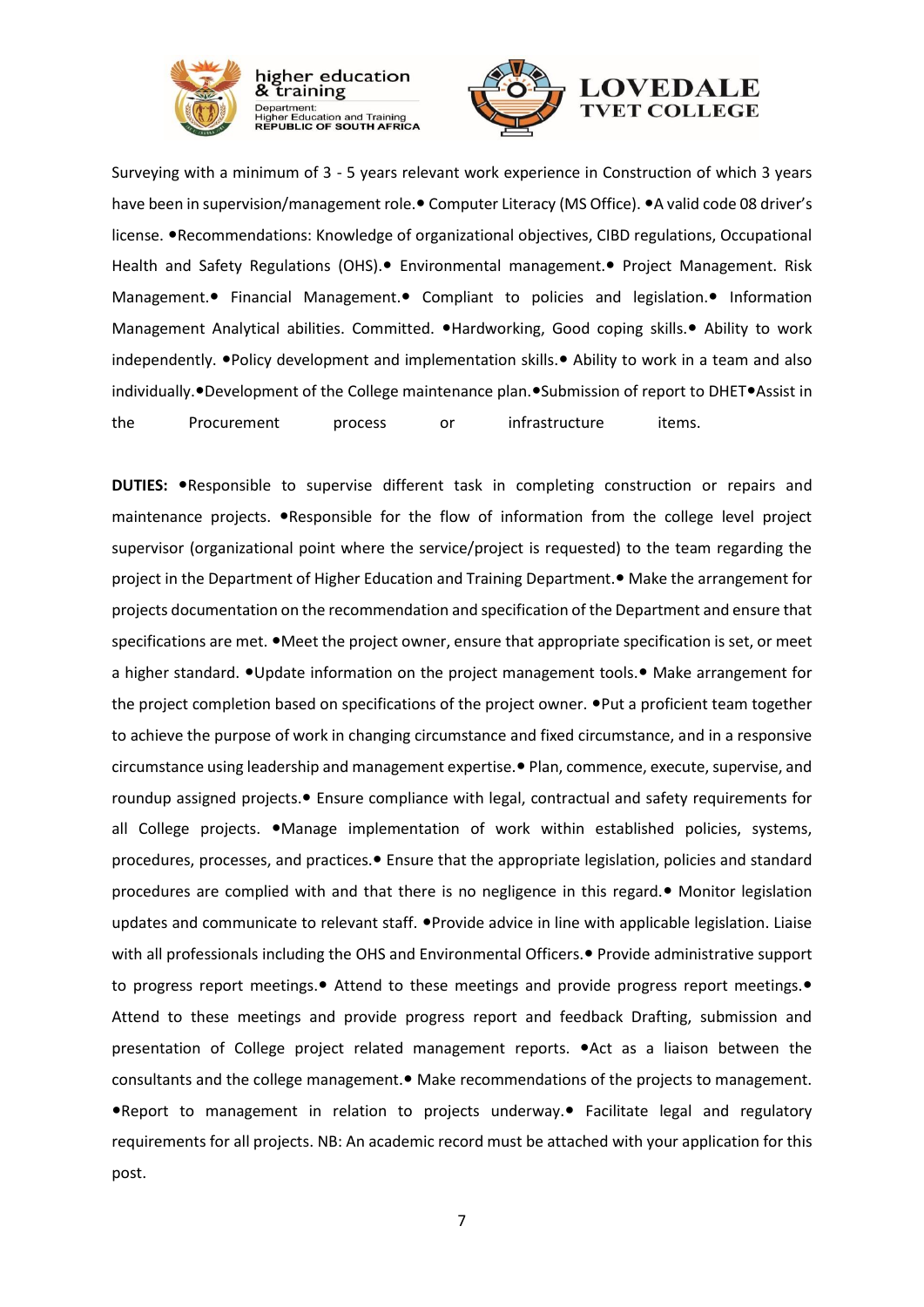



**POST: HUMAN RESOURCE CLERK REF: HRC/HQ/02/2021 NATURE OF POST: PERMANENT CENTRE : HEADQUARTER SALARY LEVEL: 5 SALARY NOTCH: R173 703 p.a.**

#### **MINIMUM REQUIREMENTS:**

Grade 12/NQF Level 4 plus 1-2 years' experience in a Human Resource Management environment **OR** a National Diploma in a recognized relevant qualification with no experience.

#### **KNOWLEDGE AND SKILLS:**

Understanding operations of PERSAL  $\bullet$  Understanding of registry duties and policies  $\bullet$  Computer skills  $\bullet$  Ability to capture data  $\bullet$  Understanding of Legislative Framework Government in the Public Services  $\bullet$  Storage and retrieval procedures in terms of the working environment  $\bullet$  Planning and organizing  $\bullet$  Communication (Good oral and written)  $\bullet$  Computer Literacy  $\bullet$  Flexibility  $\bullet$  Customer Care Services ● Report writing.

### **KEY RESPONSIBILITIES:**

#### **Assist in the provision of Conditions of Services and Human Resource Records**:

Capture Pensions on PCM system  $\bullet$  Process Housing, Long Service Recognition, Injury on Duty, REQV, Overtime, Resettlement or Relocation) Allowances and Benefits in accordance with the Regulator's Conditions and Service Policy  $\bullet$  Process PILIR cases  $\bullet$  Assist in processing and capturing application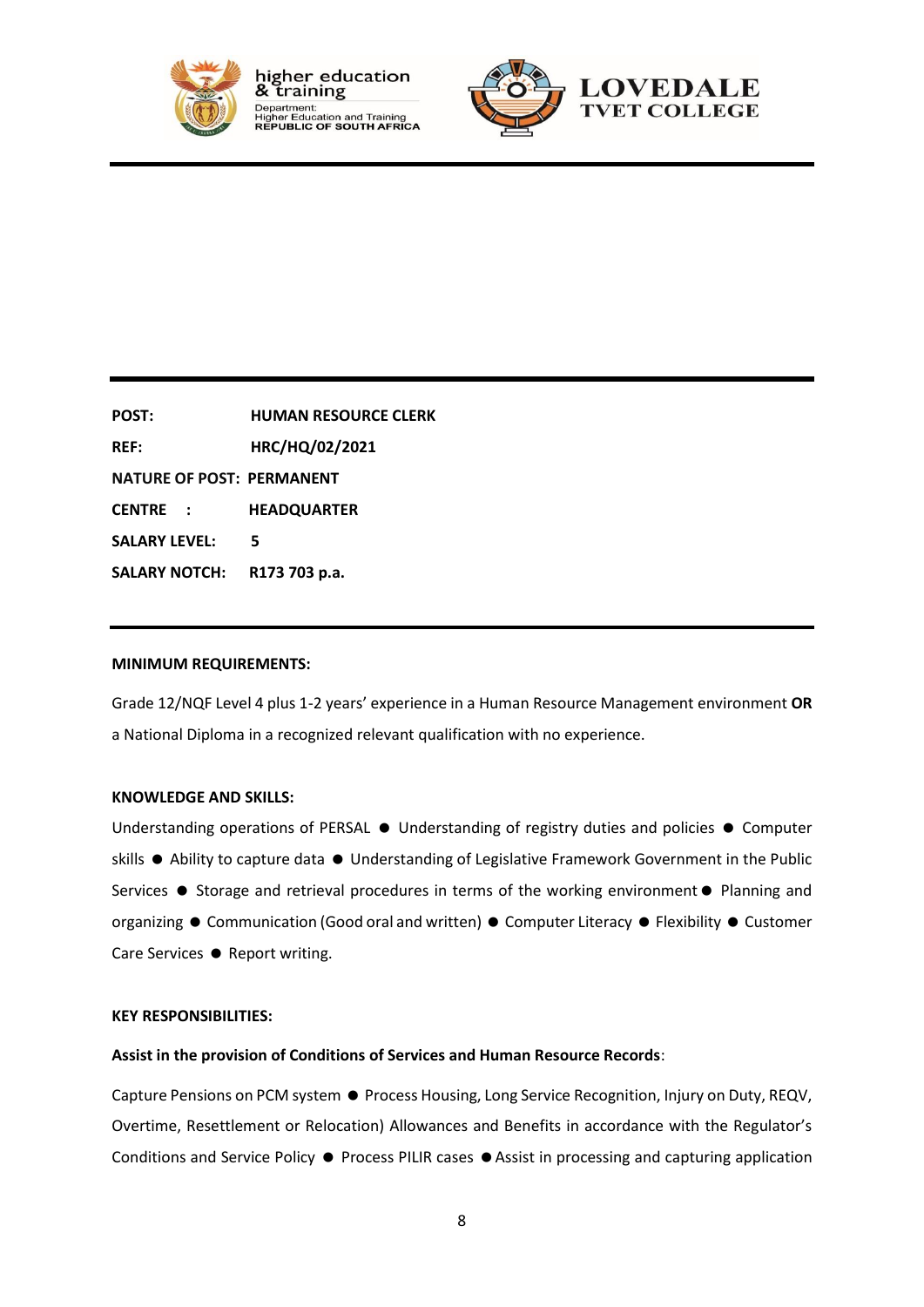

antment.<br>her Education and Training<br>**'UBLIC OF SOUTH AFRICA** 

on leave of absence on PERSAL system  $\bullet$  Receive and process all termination requests and capturing of the requests on PERSAL system  $\bullet$  Performance management  $\bullet$  Deal with scanning of HR Records on NGN Scanning System ● File and safekeeping of Human Resource Records in line with the Record Management Systems  $\bullet$  Source and consolidate records required for Auditing purpose  $\bullet$  Assist with enquiries relating to Pension Fund, Medical Aid.

Render support in the provision of recruitment and selection process: Capture applications and handle responses Provide logistical and secretariat support during shortlisting and interviews (arrangements of interviews such as dates, venues and invitations to candidates)  $\bullet$  Compile appointment letters and receive assumption of duty letters from newly appointed officials  $\bullet$  Conduct reference check and arrange security screening and vetting for recommended candidates  $\bullet$  Process the confirmation of probation requests.

| <b>POST:</b>           | <b>RECEPTIONIST</b>                          |
|------------------------|----------------------------------------------|
| <b>REF:</b>            | ALR/01/2021                                  |
| <b>NATURE OF POST:</b> | <b>3 YEAR CONTRACT (COUNCIL APPOINTMENT)</b> |
| <b>CENTRE :</b>        | <b>ALICE CAMPUS</b>                          |
| <b>SALARY LEVEL:</b>   | 4                                            |
| <b>SALARY NOTCH:</b>   | R145 281 + 37% benefits p.a.                 |

**MINIMUM REQUIREMENTS:**  $\bullet$  A grade 12/ NCV or other relevant qualification.

● 2 years' experience in Clerical/Administrative.

**KNOWLEDGE AND SKILLS: ●** Client orientation and customer focus. ● Good communication. ● Telephone etiquette ● Must be computer literate ● Sound organizational skills. ● Good people skills ● Basic written communication skills ● Basic written communication skills. ● Basic written communication skills● Team player ● Reliability

**KEY RESPONSIBILITIES: ●** Take messages and convey to relevant role players● Maintain telephone database● Receive telephonic calls, messages and channel to relevant role players● Welcome, receive and direct clients to relevant units● Receive and direct guest and students with respect and in professional manner● Provide clients with relevant information ●Maintain and control visitor register at reception ● Provide relevant information as required ● Answer all relevant questions related to courses and refer technical faculty oriented questions and queries to experts ● Keep and maintain the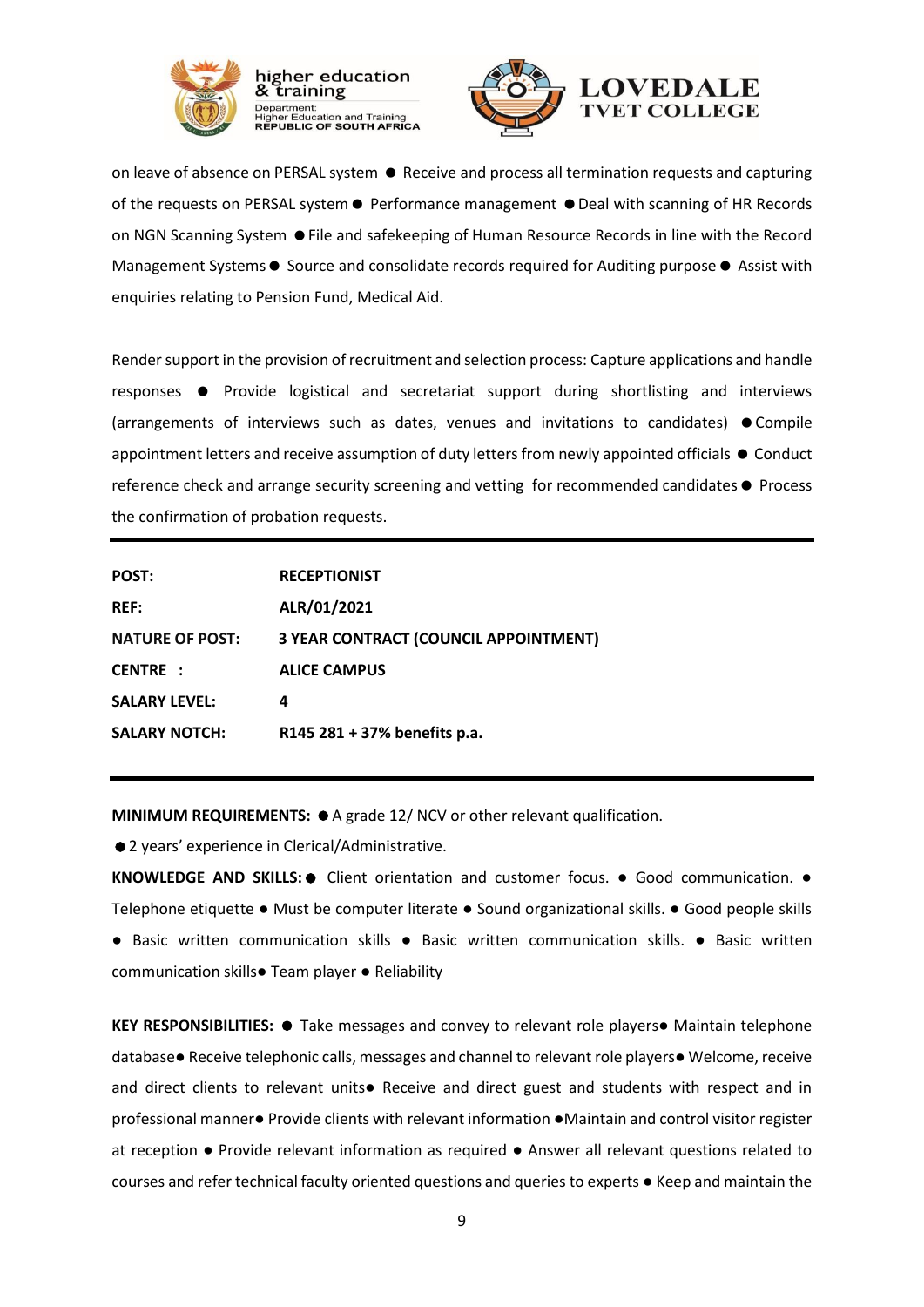



filing system for the front office ● Print and issue telephone accounts ● Channel received faxes to relevant role players. Liaise with internal and external personnel ● Maintain telephone directory ● Allocate pin codes when authorized ● Keep record of all outgoing calls

**POST: HEAD OF DIVISION** 

**REF: KC 03/07/2021**

**NATURE OF POST: PERMANENT**

**CENTRE: KING CAMPUS**

**POST LEVEL: PL 3**

**SALARY NOTCH: R 417 003.00 p.a.**

**Minimum Requirements: ●** A 3-year relevant qualification plus a recognised teaching qualification ● A five (5) Years' Experience as a lecturer in the Post School Education and Training (PSET) sector is a prerequisite  $\bullet$  Sound knowledge of theory and practical in the in the relevant field  $\bullet$  An in-depth knowledge of the Report 191/190 as well as National Certificate (Vocational) qualifications offered at the College  $\bullet$  An in-depth knowledge of academic support with proven experience  $\bullet$  A proven understanding of vocational training and its importance for delivery of critical skills  $\bullet$  Knowledge of all Education related legislative framework such as PAM, CET Act of 2006 as amended, all Assessment related policies & guidelines, Curriculum guidelines, Public Service Act etc. • Registered with SACE • Sound Communication skills and computer literacy  $\bullet$  A valid driver's license.  $\bullet$  Experience as a Programme Manager /Senior Lecturer will serve as an added advantage**.** 

**Knowledge and Skills:** An understanding of transformation issues and capacity building processes in the TVET sector  $\bullet$  Interpersonal Skills  $\bullet$  Good problem-solving skills and analytical skills  $\bullet$  The ability to work under pressure and meet deadlines  $\bullet$  Sound Communication skills and computer literacy

**Key Responsibilities:**  $\bullet$  Assist Campus Head with the management of all academic matters.  $\bullet$  Encourage a culture of excellent teaching and learning techniques.  $\bullet$  Supervision of staff Scheduling of duties. • Manage performance of staff • Attend Campus Management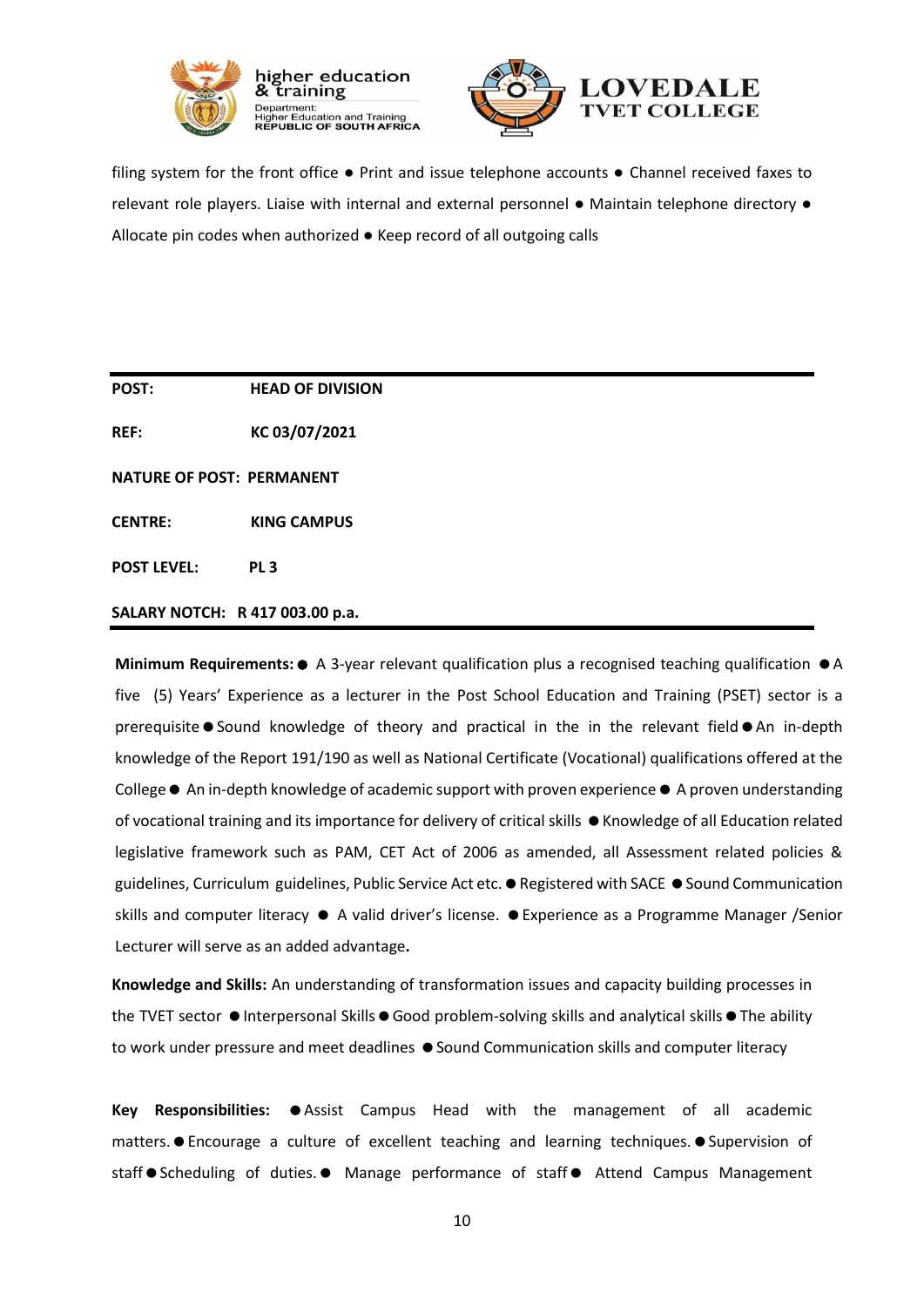



Meetings Carry out class visits Schedule and coordinate meetings Assign responsibilities to Senior Lecturers and Lecturer  $\bullet$  Assist with and oversee the integrated approach in teaching activates to develop critical skills  $\bullet$  Support online and Remote learning  $\bullet$  Encourage lecturers to integrate technology in the classroom teaching  $\bullet$  Comply with College policies and procedures.

**POST: HEAD OF DIVISION X 2 REF: AC02/07/2021 NATURE OF POST: PERMANENT CENTRE: ALICE CAMPUS POST LEVEL: PL 3 SALARY NOTCH: R417 003.00 p.a.**

**Minimum Requirements:** A 3 year relevant qualification plus a recognised teaching qualification Five (5) Years' Experience as a lecturer in the Post School Education and Training (PSET) sector is a pre-requisite  $\bullet$  Sound knowledge of theory and practical in the in relevant field  $\bullet$  An in-depth knowledge of Report 191/190 as well as National Certificate (Vocational) qualifications offered at the College • An in-depth knowledge of academic support with proven experience • A proven understanding of vocational training and its importance for delivery of critical skills  $\bullet$  Knowledge of all education related legislative framework such as PAM, CET Act of 2006 as amended, all assessment related policies & guidelines, Curriculum guidelines, Public Service Act etc.  $\bullet$  Registered with SACE  $\bullet$ A valid driver's licence. Experience as a Programme Manager /Senior Lecturer will serve as an added advantage

**Knowledge and Skills:** An understanding of transformation issues and capacity building processes in the TVET education sector Interpersonal Skills Good problem-solving skills and analytical skills The ability to work under pressure and meet deadlines  $\bullet$  Sound Communication skills and computer literacy

Key Responsibilities:  $\bullet$  Assist Campus Head with the management of all academic matters. • Encourage a culture of excellent teaching and learning techniques. • Supervision of staff. Scheduling of duties. • Manage performance of staff. • Attend campus management meetings  $\bullet$  Carry out class visits, schedule and coordinate meetings  $\bullet$  Assign responsibilities to senior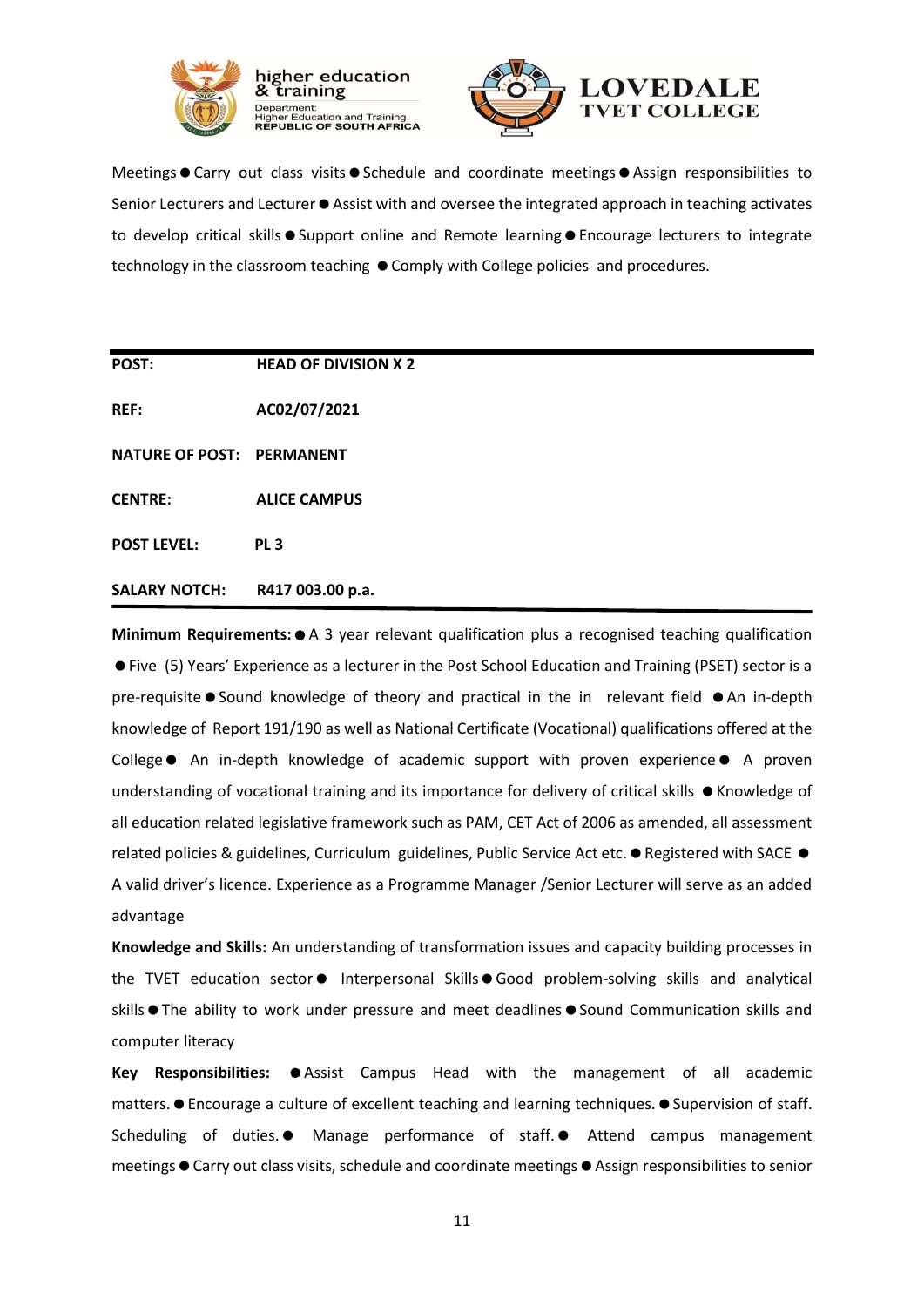



lecturers and lecturer  $\bullet$  Assist with and oversee the integrated approach in teaching activities to develop critical skills  $\bullet$  Support online and Remote learning  $\bullet$  Encourage lecturers to integrate technology in the classroom teaching  $\bullet$  Comply with college policies and procedures.

**POST: HEAD OF DIVISION X 2** 

**REF: ZWE05/07/2021**

**NATURE OF POST: PERMANENT** 

**CENTRE: ZWELITSHA CAMPUS**

**POST LEVEL: PL 3**

#### **SALARY NOTCH: R417 003 p.a**

Minimum Requirements:  $\bullet$  A 3 year relevant qualification plus recognised teaching qualification  $\bullet$ Five (5) Years' Experience as a lecturer in the Post School Education and Training (PSET) sector is a pre-requisite  $\bullet$  Relevant trade test certificate as an added advantage  $\bullet$  At least 3 years industry experience after completion of apprenticeship  $\bullet$  Sound knowledge of theory and practical in the in the relevant field  $\bullet$  An in-depth knowledge of the Report 191/190 as well as National Certificate (Vocational) qualifications offered at the college An in-depth knowledge of academic support with proven experience A proven understanding of vocational training and its importance for delivery of critical skills  $\bullet$  Knowledge of all education related legislative framework such as PAM, CET Act of 2006 as amended, all assessment related policies & guidelines, curriculum guidelines, Public Service Act etc. ● Registered with SACE ● A valid driver's licence. Experience as a Programme Manager /Senior Lecturer will serve as an added advantage

**Knowledge and Skills:** An understanding of transformation issues and capacity building processes in the TVET sector  $\bullet$  Interpersonal Skills  $\bullet$  Good problem-solving skills and analytical skills  $\bullet$  The ability to work under pressure and meet deadlines  $\bullet$  Sound Communication skills and computer literacy

Key Responsibilities:  $\bullet$  Assist Campus Head with the management of all academic matters  $\bullet$  Encourage a culture of excellent teaching and learning techniques  $\bullet$  Supervision of staff  $\bullet$ Scheduling of duties • Manage performance of staff. • Attend campus management meetings  $\bullet$  Carry out class visits, schedule and coordinate meetings  $\bullet$  Assign responsibilities to senior lecturers and lecturer  $\bullet$  Assist with and oversee the integrated approach in teaching activities to

12